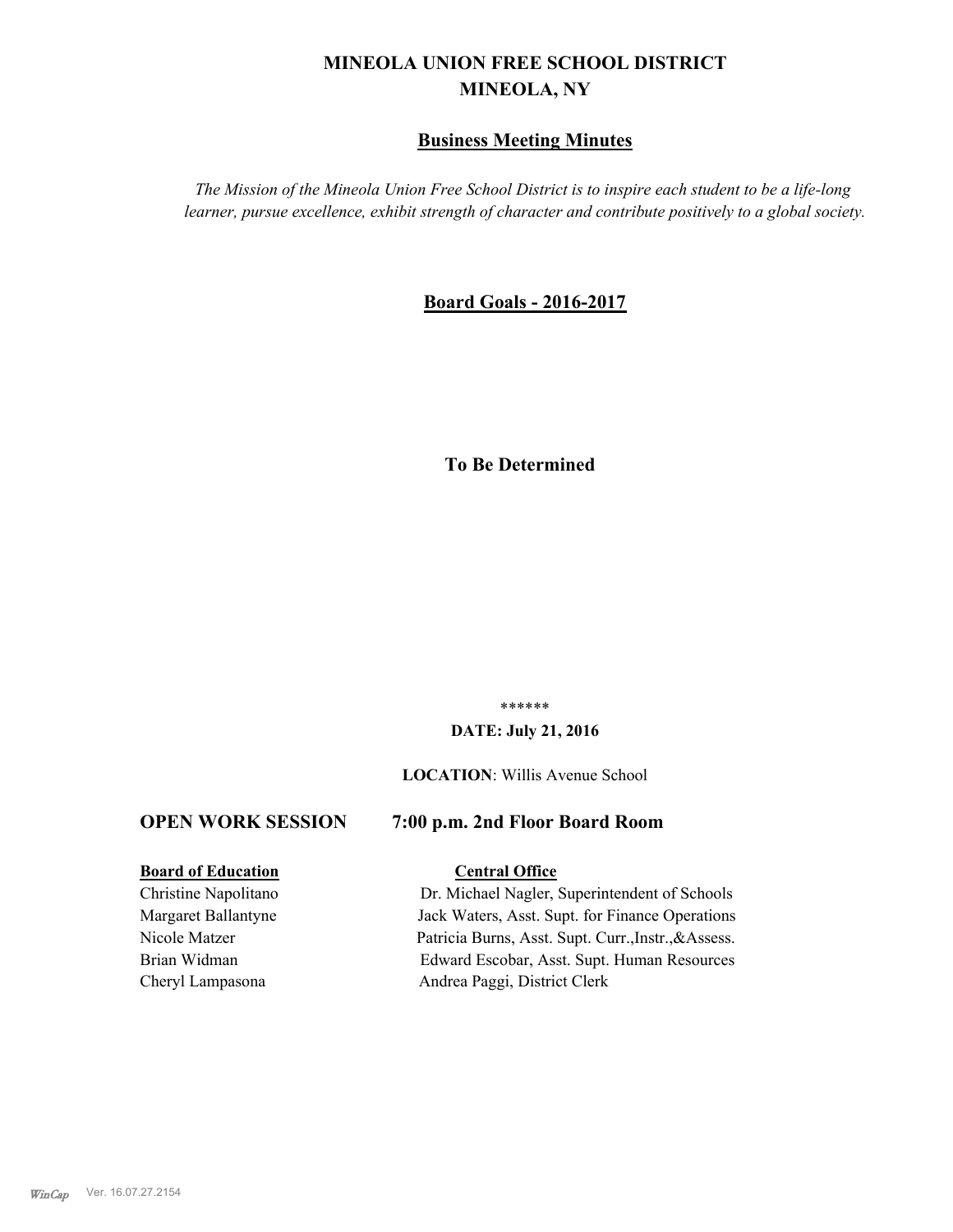#### **A. Call to Order - 7:00 pm B. Pledge of Allegiance C. Reading of Mission-** Nicole Matzer **D. Moment of Silent Meditation**

#### **E. Dais & Visitor Introductions**

Absent: Dr. Margaret Ballantyne, Patricia Burns and Edward Escobar

#### **F. High School Student Organization Report**

There is no Student Organization report until September.

#### **G. BOE Reports**

#### **a. Comments from Board Trustees**

Brian Widman and Nicole Matzer had no reports this evening.

Cheryl Lampasona reported that her son attended Camp Invention and really enjoyed it. She stated that there were great STEAM projects.

#### **b. Comments from Board President**

Christine Napolitano had no report this evening.

#### **c. Comments from Superintendent**

Dr. Nagler stated that summer school is in full swing including: Special Education Extended School Year Program, Summer Music and Drama, and Camp Invention. According to Dr. Nagler, the Summer Music Program has grown almost three fold over the past few years. He is looking forward to the final concert to be held on 7/29 at the Mineola Band Shell. On 7/20, Dr. Nagler was the keynote speaker for Teaching Matters. He explained the teachers in attendance were learning to run meetings, which is a very important skill for them to have. At the Business Meeting on 8/11/16, Dr. Nagler will be doing a Data Report presentation and will incorporate NWEA and Lightsail reports to capture all that we are doing. Some of the final staffing additions are on this agenda and the District is in good shape with regards to staffing. The Outreach and School Calendar will be sent out in a few weeks. Dr. Nagler reminded everyone that the calendars are only sent to families with children in the District, but anyone in the community can call to request the calendar and it will be mailed to them.

#### **H. Old Business**

There is no old business this evening.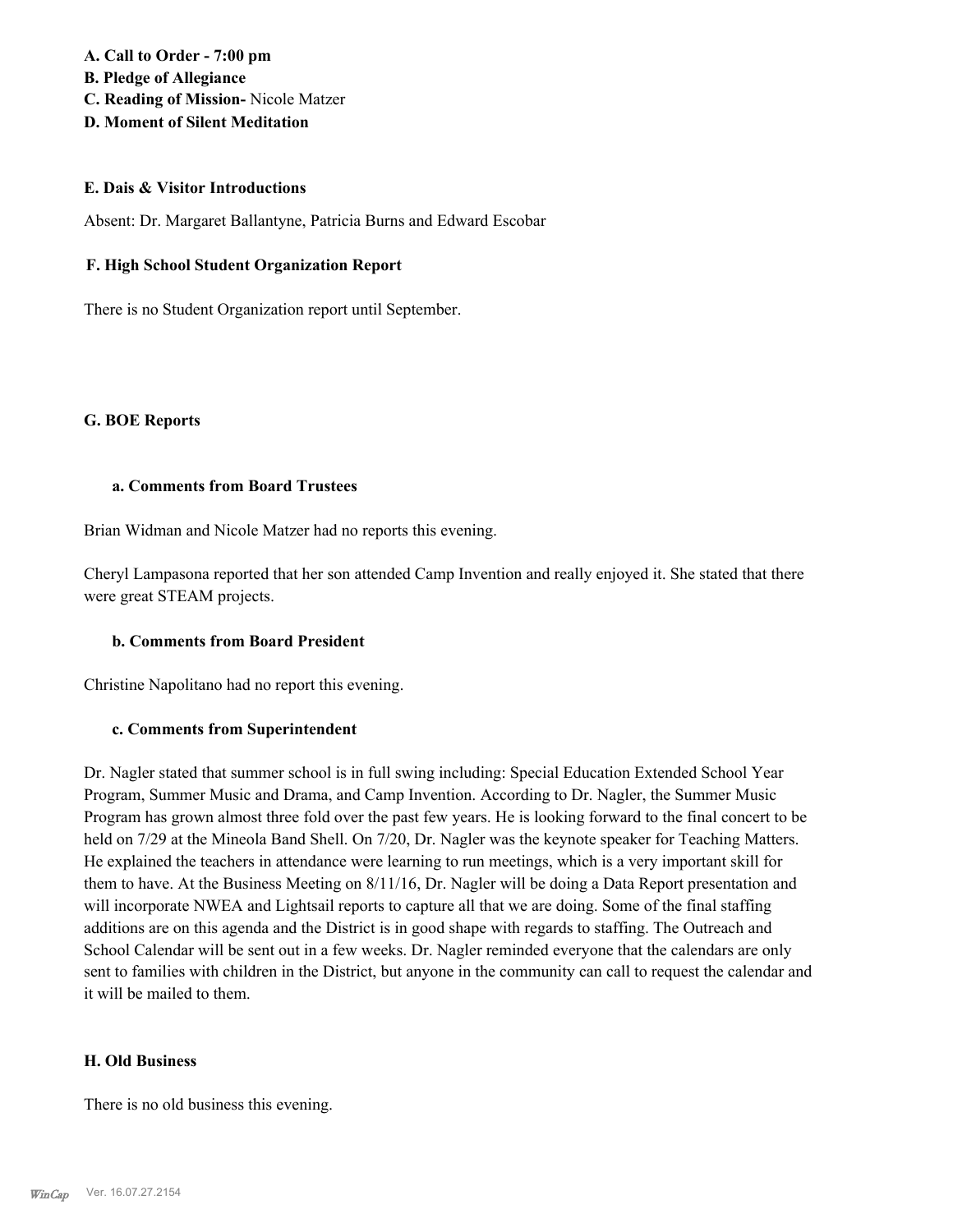#### **I. New Business**

#### **Harbor Day Care Lease Agreement**

**RESOLUTION # 4 - BE IT RESOLVED** that the President of the Board of Education of the Mineola UFSD is authorized to execute the agreement and fourth amendment to the lease agreement dated July 5, 2012 with Harbor Day Care Center, Inc.

**Motion:** Cheryl Lampasona **Second:** Nicole Matzer

Discussion: The Superintendent stated that this is the fourth amendment to the original agreement dated 7/5/12 and it is the same as last year. Next year, there will be a new lease agreement. This agreement has worked well for both Mineola and Harbor Child Care. There was no additional discussion.

| Yes: | Cheryl Lampasona     | No: | None |
|------|----------------------|-----|------|
|      | Brian Widman         |     |      |
|      | Nicole Matzer        |     |      |
|      | Christine Napolitano |     |      |

**Passed:** Yes

#### **Approval of Reimbursement**

**RESOLUTION # 5- BE IT RESOLVED** that the Board of Education of the Mineola UFSD approves the reimbursement of airfare to Buffalo, NY for the NYSSBA Annual Convention, October 27- 29, 2016 to Nicole Matzer, Board Trustee, and acknowledges that the District will be refunded in the event that the trip is cancelled.

**Motion:** Brian Widman **Second:** Cheryl Lampasona

Discussion: The Superintendent explained that the Internal Claims Auditor requested this resolution due to the fact that normally the District does not prepay expenses. There was no additional discussion.

| Yes: | Cheryl Lampasona     | No: | None |
|------|----------------------|-----|------|
|      | Brian Widman         |     |      |
|      | Nicole Matzer        |     |      |
|      | Christine Napolitano |     |      |
|      |                      |     |      |

**Passed:** Yes

#### **Awarding of Project**

**RESOLUTION # 6 - BE IT RESOLVED** that the Board of Education of the Mineola Union Free School District approves the awarding of the Mineola Middle School- Proposed Bus Driveway to the Landtek Group, Inc., Project # 28-04-10-03-0-005-022, based on the Letter of Recommendation provided by Mark Design Studios. The Purchasing Authority is Nassau County General Requirements Contract # H66302U. The amount of the award is \$405,303.80.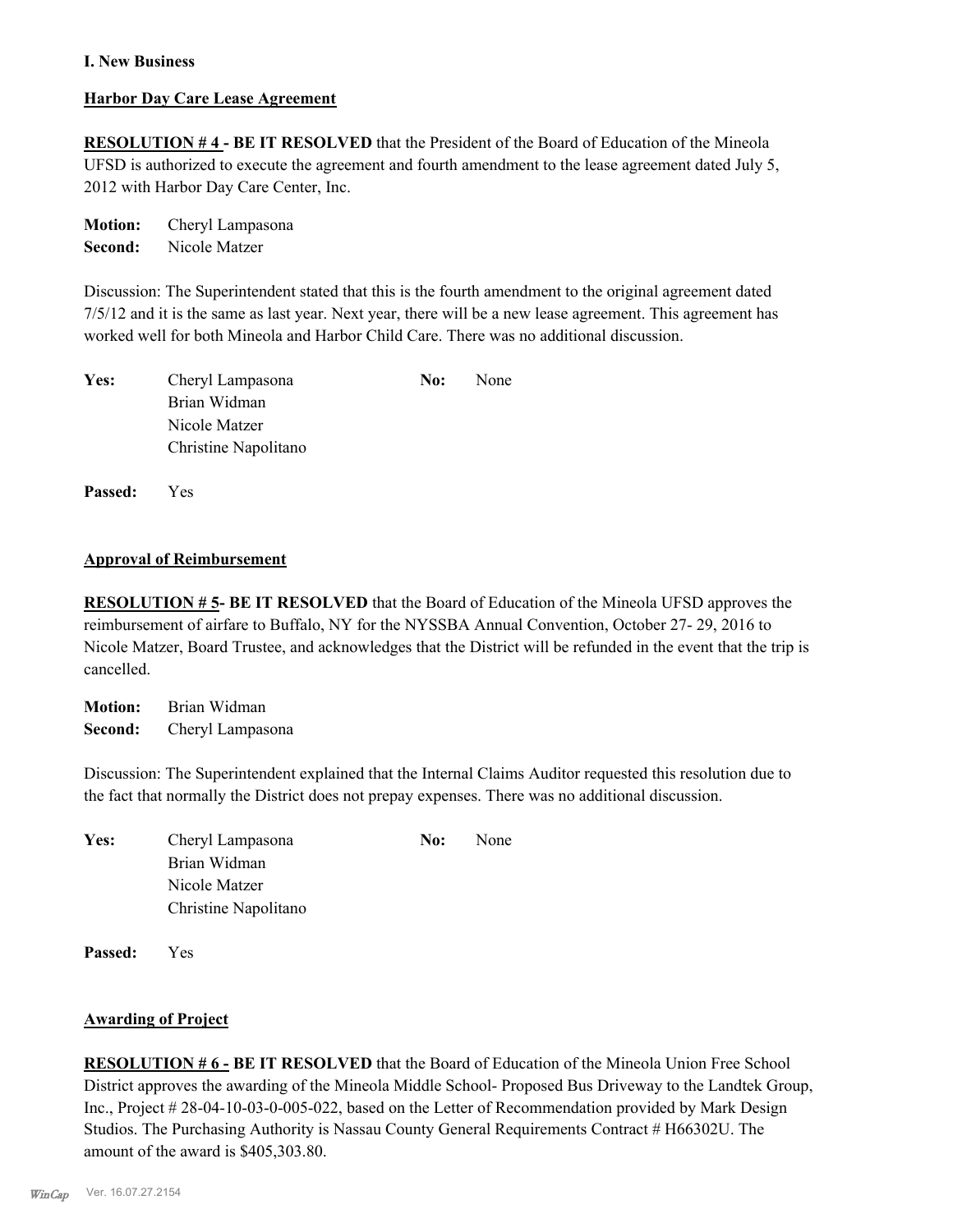**Motion:** Nicole Matzer

**Second:** Brian Widman

Discussion: The Superintendent will display pictures of the Bus Lane in the presentation later in the meeting.

| Yes: | Cheryl Lampasona     | No: | None |
|------|----------------------|-----|------|
|      | Brian Widman         |     |      |
|      | Nicole Matzer        |     |      |
|      | Christine Napolitano |     |      |
|      |                      |     |      |

**Passed:** Yes

#### **J. Consensus Agenda**

**RESOLUTION # 7 - BE IT RESOLVED** that the Board of Education approves the consensus agenda items J.1.a. through J.9.c., as presented.

**Motion:** Brian Widman **Second:** Nicole Matzer

Discussion: Christine Napolitano stated that tonight it is necessary to amend the consensus agenda. The following are the changes:

Item J.2.a.6. Instructional appointment of Jillian Vento is being tabled until the 8/11/16 meeting due to changes that need to be made.

Items to be added: J.2.a.7- Instructional appointment of Kimberly Vrabel; J.3.f. Instructionalcontract- Roble Media LLC; J.3.g Instructional- contract- OYOclass.com.

A motion was made by Cheryl Lampasona to amend the Consensus Agenda and was second by Nicole Matzer. The Board was polled and all were in favor of amending the consensus agenda. The motion passed. Christine Napolitano asked if there were any questions/comments about the amended consensus agenda, however there was none.

**Yes:** Cheryl Lampasona **No:** None Brian Widman Nicole Matzer Christine Napolitano

**Passed:** Yes

#### 1. **Accepting of Minutes**

That the Board of Education accepts the minutes of the July 5, 2016 Reorganization Meeting and the July 5, 2016 Workshop Meeting as presented. a.

#### 2. **Instruction**

- a. Appointments Instruction
- That the Board of Education amends the probationay period of Damaris Ramirez to August 31, 2016 to August 30, 2019. 1.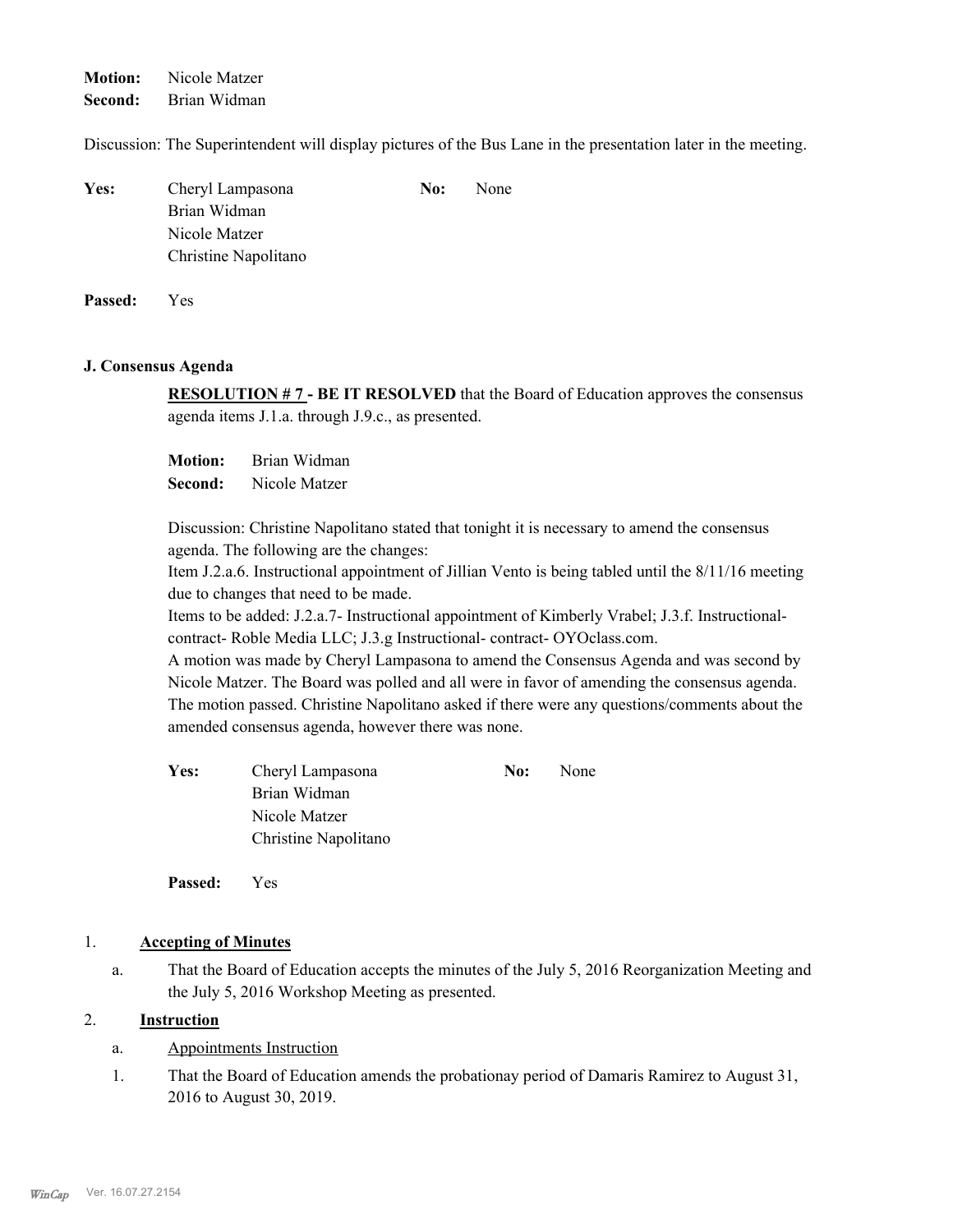- That the Board of Education approves the appointment of Peter Macedo, to the position of Driver Education Coordinator for Fall 2016 and Spring 2017. Salary of \$6,724. The Driver Education Program is self-funded. 2.
- The Board of Education approves the appointment of Elizabeth Gazzini, to the position of part time / hourly paid Reading Teacher at Jackson Avenue, effective August 31, 2016 to June 30, 2017 with a salary of \$55.32 per hour. 3.
- That the Board of Education approves the appointment of Joseph Denninger, to the position of Probationary Biology/Chemistry Teacher in the Science tenure area, effective August 31, 2016. Salary: MA, Step 1, \$68,282. Probationary Period: August 31, 2016 to August 30, 2020. 4.
- That the Board of Education approves the appointment of Samantha Stavish, to the position of Leave Replacement Elementary Teacher for Lisa Balogh at Mineola Middle School, effective August 31, 2016 to June 30 2017 with a salary of BA, Step 1, \$58,706. 5.
- That the Board of Education approves the appointment of Jillian Vento, to the position of Leave Replacement Special Education Teacher for Theresa Duignan, effective August 31, 2016 to June 30, 2017, with a salary of MA, Step 1, \$68,282.- \*Tabled until 8/11/16 6.
- That the Board of Education approves the appointment of Kimberly Vrabel, to the position of Probationary Earth Science/Special Education Teacher in the tenure areas of Science and Special Education, effective August 31, 2016. Salary: MA, Step 1, \$68,282. Probationary Period: August 31, 2016 to August 30, 2020. 7.
- Appointment(S) Summer Music That the Board of Education approves a self funded Summer Music Program, (Salary, hourly summer wages are based on the MTA contractual rates): b.

|         | <b>EMPLOYEE NAME</b> | <b>STEP</b> | <b>STIPEND</b> |
|---------|----------------------|-------------|----------------|
| Teacher | Brian E. Goldman     | Step 3      | \$68.31        |

#### 3. **Instruction: Contracted**

a. That the Board of Education approves an agreement between the Mineola UFSD and Jesus Fraga, consultant to support parental involvement and provide professional development for social workers and ENL Teachers for the 2016-2017 school year.

b. That the Board of Education approves an agreement between the Mineola UFSD and Teaching Matters, consultant firm, to work with Principals and Teachers for the 2016-2017 school year.

c. That the Board of Education approves an amended agreement (original agreement approved 6/16/16) between the Mineola UFSD and Fred Robert Bocchino & Associate, Heart of Change, consultants to work with Principals and Key Leaders (teachers) for the 2016-2017 school year.

d. That the Board of Education approves a pricing agreement between the Mineola UFSD and Propio Language Services, to perform over the phone interpreting within the District for the 2016- 2017 school year.

e. That the Board of Education approves a pricing agreement between the Mineola UFSD and ASTA-USA Translation Service, to perform Portuguese translation within the District for the 2016- 2017 school year.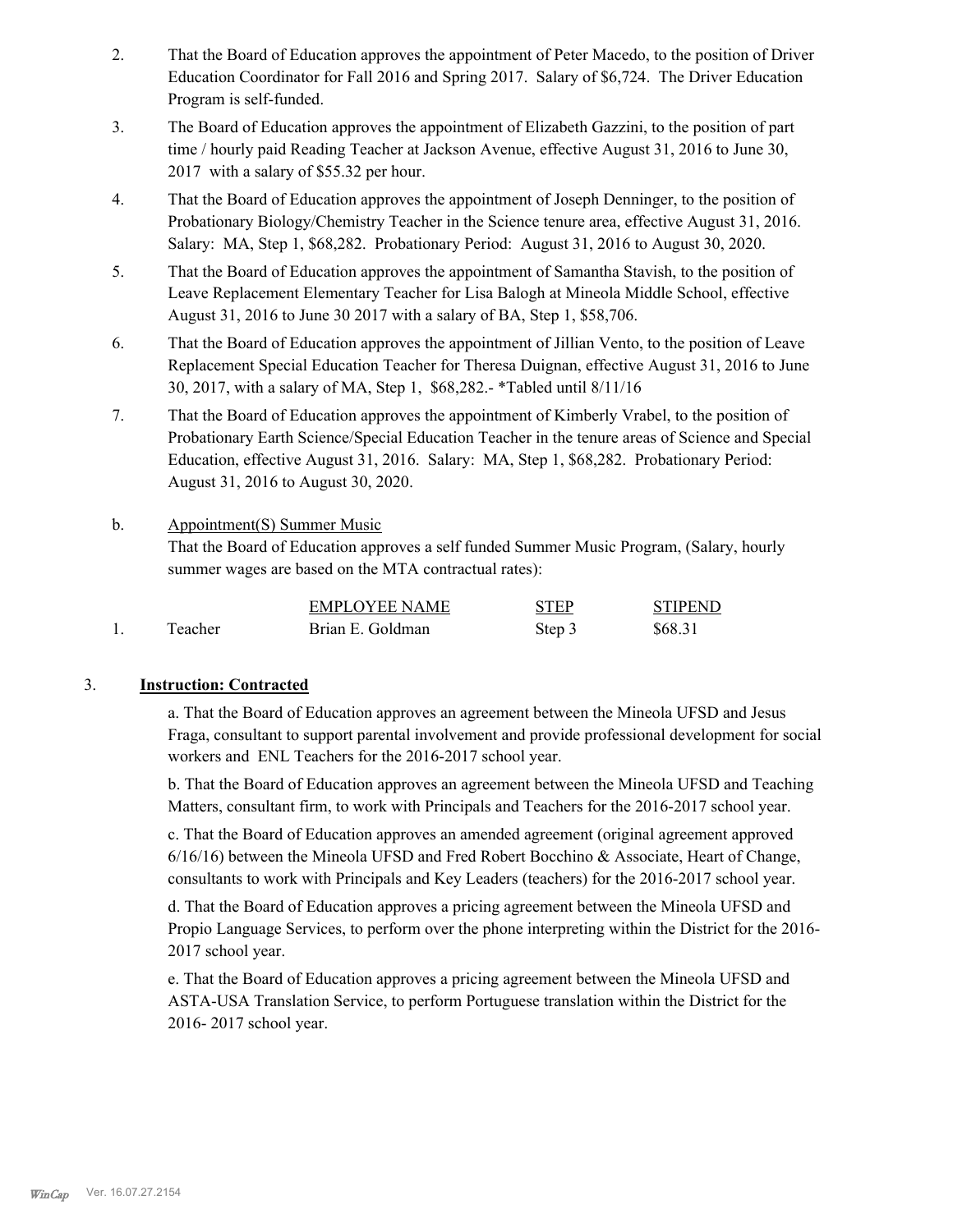Amended items:

f. That the Board of Education approves the Agreement between Roble Media, LLC and the Mineola UFSD for the purpose of developing and providing educational media for the 2016- 2017 school year.

g. That the Board of Education approves the scope of work agreement between OYOclass.com and the Mineola UFSD for the 2016- 2017 school year.

#### 4. **Instruction: Student Actions**

That the Board of Education approves the Athletic Placement Process request for the following students: a.

1. Meghan Heckelman, 8th grade student, to compete on the JV Volleyball Team for the 2016- 2017 school year

2. Samuel Anjo, 8th grade student, to compete on the JV Boys Soccer Team for the 2016-2017 school year

3. Jillian Parrino, 8th grade student, to compete on the Varsity Golf team for the 2016-2017 school year.

#### 5. **Instruction: Other**

a. That the Board of Education appoints the following individual to serve in the designated position for the 2016-2017 school year:

1. Edward Escobar- Civil Rights Officer (#3420)

#### 6. **Civil Service**

#### a. Appointments

- That the Board of Education approve the appointment of Alba Zambrano to the position of 11 month Typist Clerk at the High School Copy Center, effective August 1, 2016. Salary is \$38,742 on Step 1; probation is 26 weeks. 1.
- b. Leave(s) of Absence
- That the Board of Education approve a paid Medical Leave of Absence to Alisa Egan, 12 month Bus Driver in Transportation, due to a medical condition, effective July 7, 2016. She is expected to be out for approximately 6 weeks. 1.

#### 7. **Business /Finance**

#### a. **Treasurer's Report**

1. That the Board of Education accepts the Treasurer's report for the period ending May 31, 2016 and directs that it be placed on file.

#### b. **Approval of Invoices and Payroll**

That the Board of Education accepts the Invoices and Payroll for the period ending June 30, 2016

| A/P Warrant # 23 | June 15, 2016 | \$ 618,659.05 |
|------------------|---------------|---------------|
| A/P Warrant # 24 | June 29, 2016 | \$10,535.54   |
| A/P Warrant # 25 | June 30, 2016 | \$714,125.34  |

#### **TOTAL EXPENSES \$ 1,370,319.93**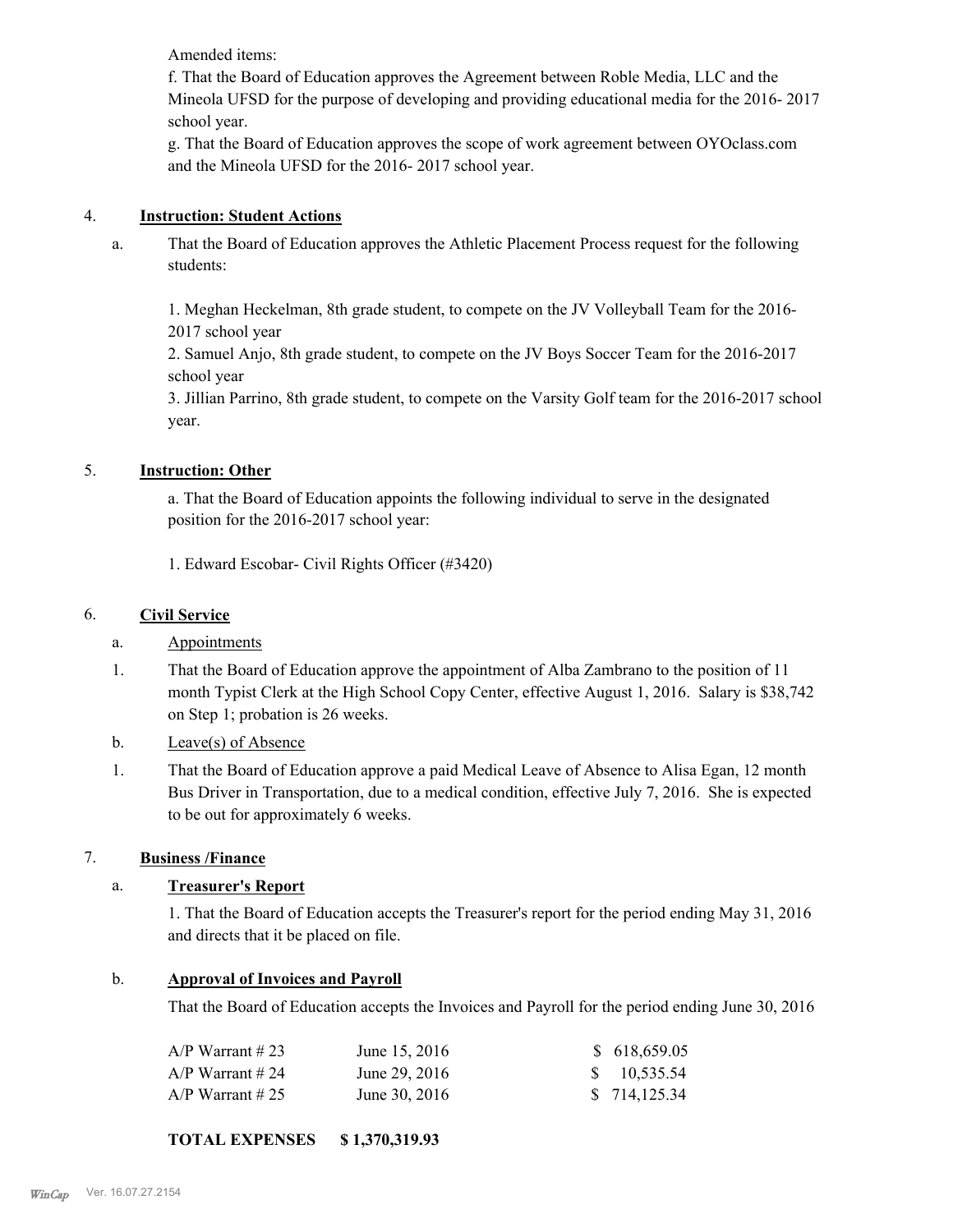#### PAYROLL # 23 & # 24

| General | \$8,667,054.72 |
|---------|----------------|
| F Fund  | \$106,042.58   |

#### **TOTAL PAYROLL \$8,773,097.58**

#### 8. **Business/Finance: Contract Approvals**

#### a. BOCES Contract

That the Board of Education approves the 2015/16 Final AS-7 Agreement with Nassau BOCES in the actual amount of \$4,399,693.92 for services provided throughout the school year.

#### b. BOCES Contract

That the Board of Education approves the 2016/17 Initial AS-7 Contract with Nassau BOCES in the amount of \$3,783,223.06 to provide services throughout the school year.

#### **Business/Finance: Disposal of District Property** 9.

That the Board of Education approves the disposal of the following district property, according to Policy #5250, declaring them obsolete:

Bus # 81: Year- 2001, VIN # 1FDWE45F91HB11502, Odometer- 110,852 Bus # 85: Year- 2002, VIN # 1FDXE45F41HA74458, Odometer- 160,460 Bus # 92: Year- 2006, VIN # 1GDJG31U061257371, Odometer- 93,899 Bus # 94: Year- 2009, VIN# 1FD4E45P88DA98615, Odometer- 98,016 a.

#### Obsolete Machines; b.

- 1. Rockwell Disk Sander- serial # HK9108
- 2. Powermatic Drill Press- serial # 9314F0598, min # 000862
- 3. Dayton Arc Welder- serial # 472137
- 4. Rockwell Drill Press- serial # 1686365, min # 000864
- 5. Delta Planner- serial # 1349875
- 6. Delta Scroll Saw- serial # K9404
- 7. Grizzley Spindle Sander- min # 20151254
- c. Marching Band Uniforms- originally purchased in 1995.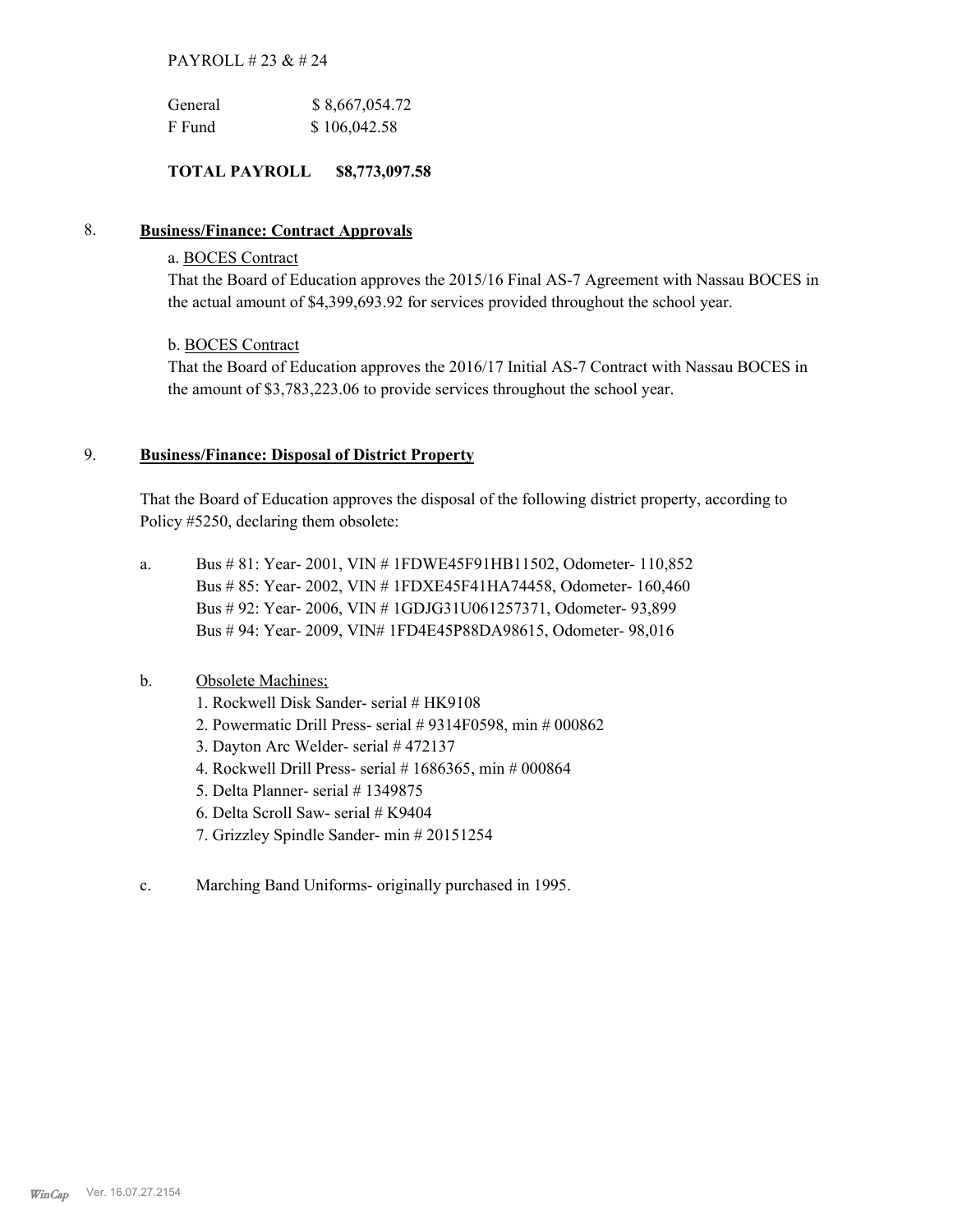#### **K. Superintendent's Report**

Superintendent of Schools' Reports for 7/21/16 Presentations:

#### 1. Capital Project Update

Dr. Nagler presented on "Capital Projects Update" this evening. \*This presentation can be found on the District website on the Board of Education page under "presentations".

#### **Hampton Street School:**

Capital Reserve Projects (November 2015): Includes- turf field; turf track; concession stand; classroom additions/ stairway; bus lane; playground modifications/ new surface and storage facility (\*\*transfer to capital in 2016-17 budget).

**Status:** Architect is currently responding to initial SED review and Mechanical review is still 10 weeks away. **Revised Timeline:** If SED approval by September 19th, one month to bid, hopeful for Board approval by October 20th meeting. If not October, then it will be November 10th meeting.

According to Dr. Nagler, Hampton is in good shape and the following has been completed; windows, exterior doors, masonry and HVAC.The Superintendent stated that the issue of concern for the Capital Reserve Projects is the money, due to the fact that it is almost a year since approval and costs are coming in higher. Cheryl Lampasona commented that the windows and doors at Hampton Street look great. Nicole Matzer inquired if approval is given in October, when would work on the field begin. Dr. Nagler stated that hopefully it could start right away, weather would be a factor. All jobs are weather related and have to do with when the ground freezes.

Dr. Nagler stated that Dan Romano is here tonight and added that he is doing a great job organizing all of the projects. Dan is serving as "Construction Manager" and Dr. Nagler thanked him for his great work.

#### **Meadow Drive School:**

2016-2017 Budget- Facility Line: Includes- playground surface and Room 104 extension (Pre-k playground equipment and surface) **Status:** Plans completed, filing with SED **Completed Work:** Capital Reserve project (November 2013) - windows, exterior doors, masonry and HVAC.

#### **Jackson Avenue School:**

Transfer to Capital 2015/2016: Includes- windows and exterior doors **Status:** Approved and waiting for Window manufacturer, includes Cross Street Windows Transfer to Capital 2016-2017: Includes- classroom A/C and electrical upgrade **Status:** Drawings complete filing with SED Facility line in budget: includes cornice painting and cupola repair **Status:** work not started, will coordinate with window work.

#### **Middle School**

Facility line in Budget: Bus loop **Status-** Bid award July 21st- hopeful that work will be complete by start of school Fab Lab **Status-** work has begun Summer school classrooms air-conditioning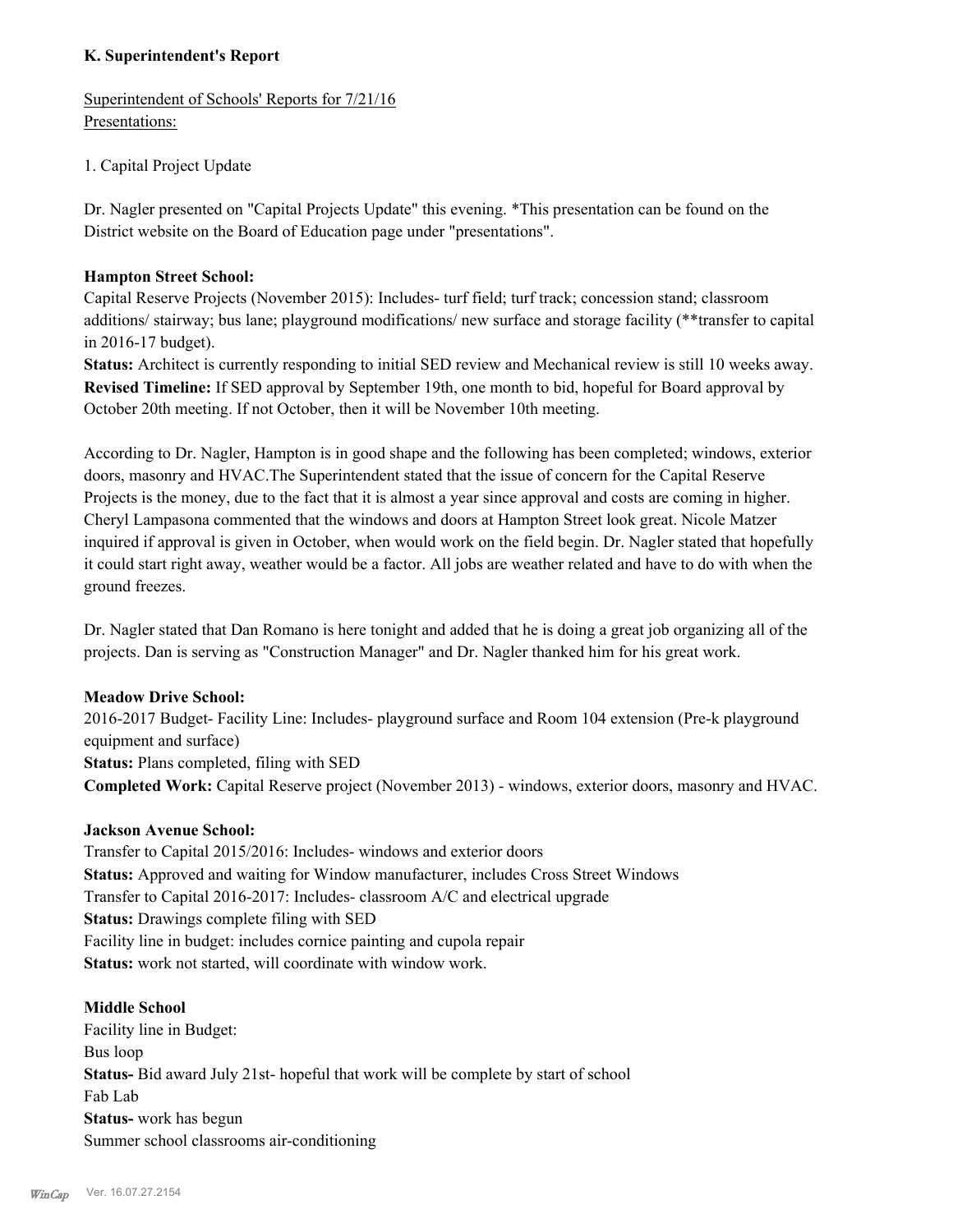**Status-** 6 room complete, electric and compressor completed for 6 additional future rooms

Dr. Nagler displayed drawings of the Middle School Bus lane. The Village of Mineola has approved this bus lane and is happy that the project is being done. Dr. Nagler added that this project is for the safety of the children and will cut down on some of the traffic. He expressed his appreciation for the Village acting on this project in such a timely manner. Ms. Matzer expressed that she is very glad that the project is being done. Dr. Nagler displayed photos of Room 211conversion and the Fab Lab.

#### **High School:**

Capital Reserve Project (November 2015)- includes track, field and lobby ceiling **Status-** track and field on schedule, lobby framed and waiting for light fixtures Transfer to Capital 2016-2017- includes renovate and construct 3 Music rooms **Status-** demolition almost complete, pricing painting, floor scheduled, lights ordered. Waiting for final HVAC design and price Facility line in budget: Fab Lab **Status:** demo and floor complete; knee walls installed- soffit will begin July 25th and storefront in fabrication, HVAC ordered and will install upon arrival Baseball Field concrete **Status:** have proposal from Land tek Classroom renovations- Rooms 134, 238, 240, old book room, ihub and offices **Status:** all complete except for 240 Equipment- includes HS lockers **Status:** ordered and awaiting delivery- installation starts 8/18. Dr. Nagler stated that the lockers may not be ready for Mineola East, but will be complete for the opening of school.

Dr. Nagler displayed photos of the track and field, the Fab Lab and the music rooms. There are many projects going on at the same time and Dr. Nagler is confident the students will be able to occupy all of these spaces safely by the opening of school. Christine Napolitano thanked Dan Romano for his attention to all of these projects and added that it is truly appreciated. She also thanked Dr. Nagler for keeping the buildings on track. Brian Widman added that all of this is going on while the District continues the many summer programs for students. Nicole Matzer asked for clarification of how many sports the field will be striped for and Dr. Nagler responded four sports: boys and girl lacrosse, football and soccer. Christine Napolitano anticipates that there will be many happy teachers and coaches when all of the work is complete.

#### Superintendent Comments

The Superintendent had no additional comments this evening, but stated that he was in need of an Executive Session.

#### **L. Public Comments**

Christine Napolitano opened the floor to public comment, however there were none this evening.